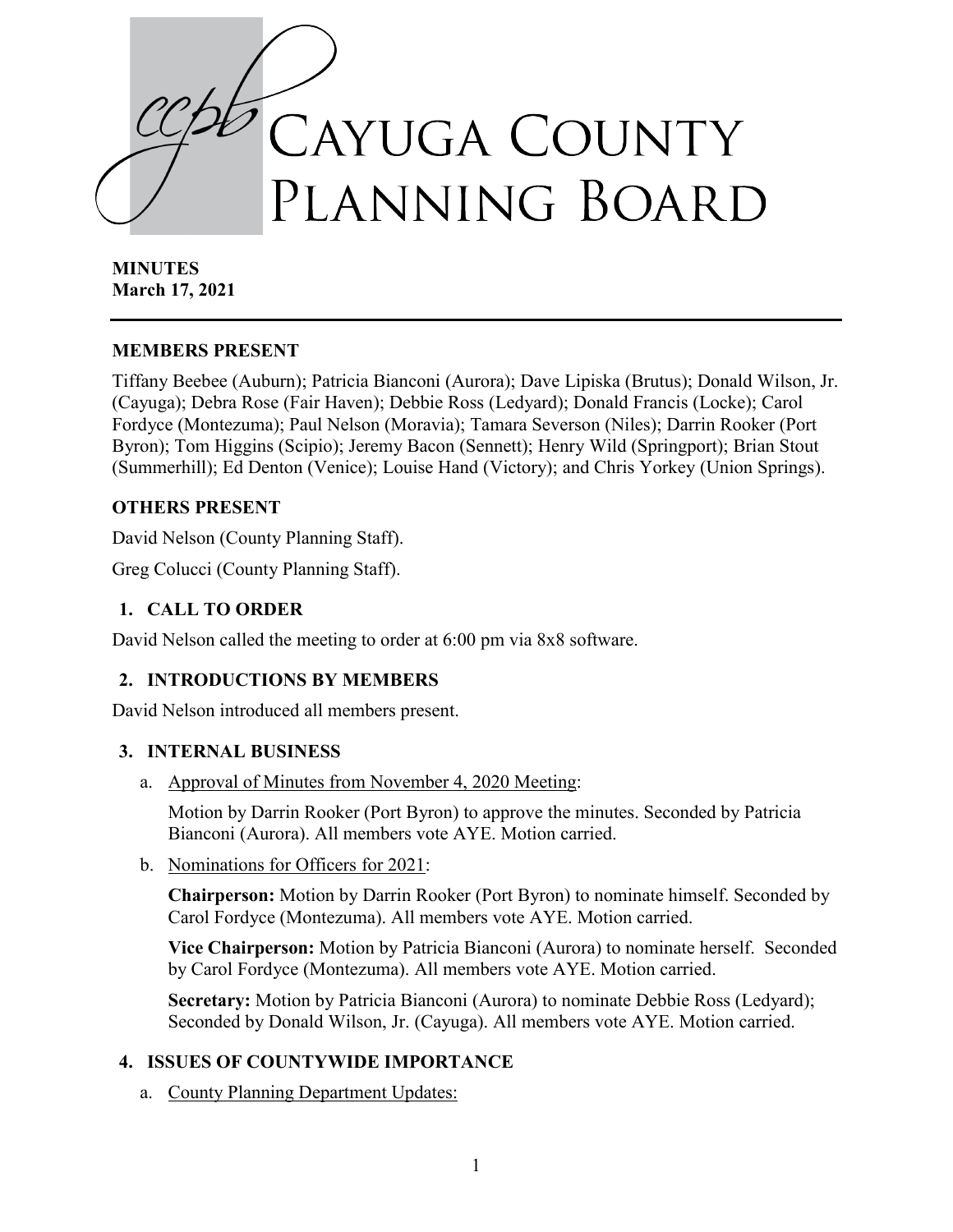- The department has filled two vacant planning positions a Land Use Planner and an Environmental Resources Planner and they will be starting in April and June, respectively.
- Staff is working with the Town of Cato to update their Zoning Ordinance
- The Sterling Nature Center REDI project is continuing to move forward. There will be new visitor center, improved trails, and an improved parking lot with permeable pavement.
- Staff continues to work on two Local Waterfront Revitalization Programs one in the Village of Cayuga and the other in the Town of Sterling and Village of Fair Haven (joint project).
- A flood study is nearing completion for the portion of the Enlarged Erie Canal between Schasel Park in the Village of Port Byron and Aqueduct Park in the Town of Brutus, as part of the Erie Canal Re-Watering and Trail Connections Project.
- b. Review of Minutes of the GML 239-1, m & n Committee: No discussion

# **5. LOCAL STATUS REPORTS**

Auburn:

• The Downtown Redevelopment Initiative has provided funding for a new public safety building and a development on State Street.

Moravia (village):

- Currently working on updating the Comprehensive Plan
- There's currently an issue with a business on Route 38 that has been cited by the Federal Government for environmental reasons.

Niles:

- Currently working on a cell tower law
- A solar facility is being reviewed

#### Port Byron:

• A proposed housing project on Church Street is now shovel-ready

Summerhill:

• Currently working on updating the Comprehensive Plan, the Town Board will be reviewing it this month.

Union Springs:

• New Dollar General opened in January